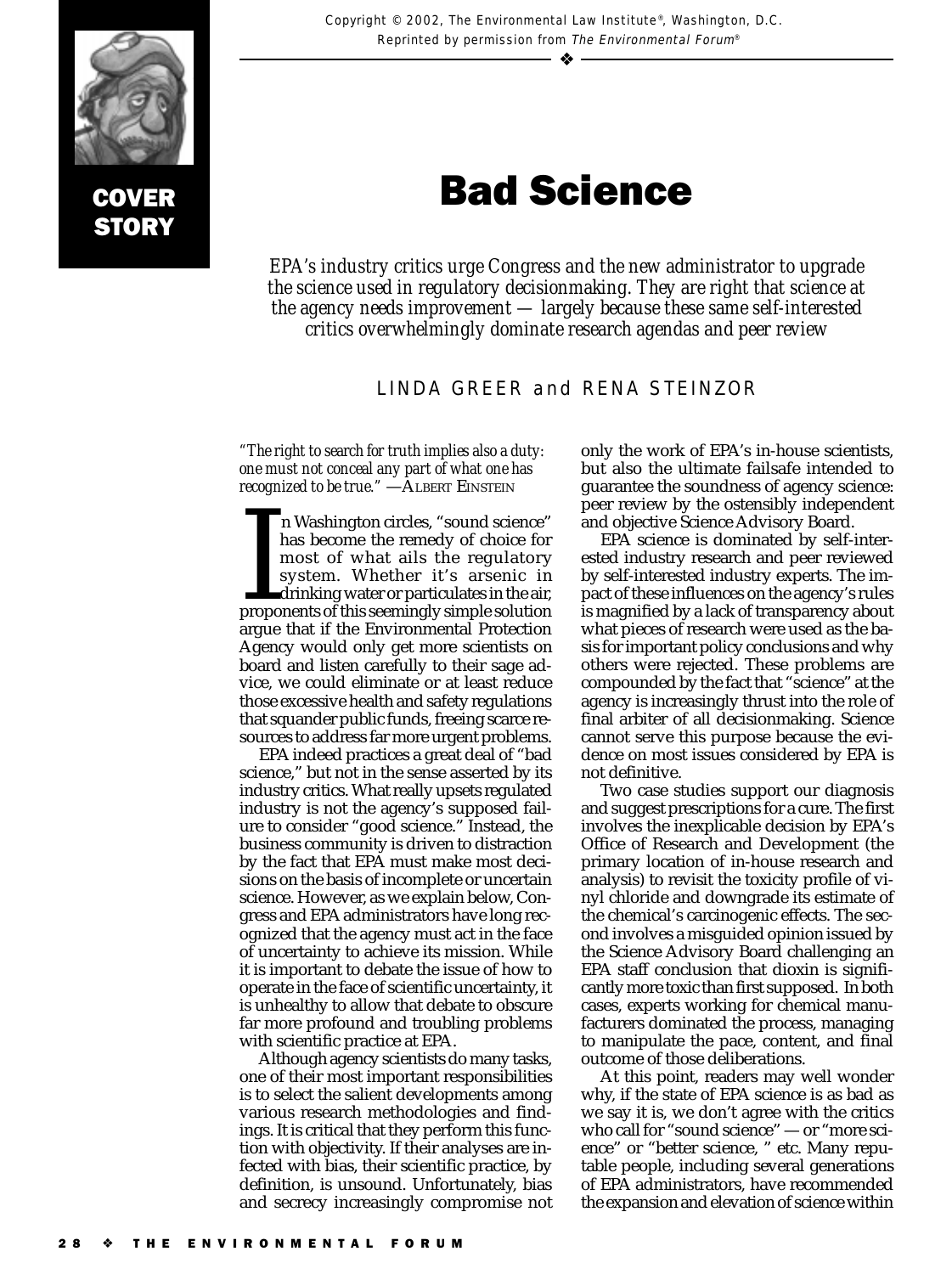the agency, arguing that it is the crucial, missing element of wise decisionmaking. In fact, this spring Congress may consider a bill by Representative Vernon Ehlers (R-Michigan) that would establish a deputy administrator for science, to centralize administration and evaluation of the agency's research. (See "A View from the Hill," page 30.) But, as we indicate at the top of this article, the call for sound science collapses two separate issues into one.

The first of these issues is the appropriate role of science in EPA decisionmaking: should scientific evidence serve as the sole determinant — or gate-keeper — of agency decisions whether to regulate? The second issue concerns the fundamentals of what *we* would call "sound" science: when EPA evaluates available technical information, what

core principles must govern its deliberations to ensure scientifically valid results? An explication of where we stand on the first issue will make it clearer why we are so concerned about the second.

The unavoidable<br>
reality is that, de-<br>
spite widespread<br>
demands that<br>
EPA employ<br>
more science, the scientific<br>
information available to the reality is that, despite widespread demands that EPA employ information available to the agency rarely gives definitive answers to the difficult questions that confront it. Toxicology, epidemiology, conservation biology, ecol-

ogy — these and related fields have yet to produce research results that map a straightforward path to uncontroversial policy solutions. In many, if not most, cases EPA faces the conundrum of implementing environmental statutes that command it to protect public health and the environment from risks that are unknowable, understudied, or poorly understood from a scientific perspective.

Congress appreciated this problem when it passed the statutes that define EPA's mission. Look at the language of the basic laws that protect the air we breathe and the water we drink. The Clean Air Act commands the agency to protect public health with an "adequate margin of safety." The Safe Drinking

*EPA mismanages the scientific function to the point that it can no longer be relied upon to be either objective or fair*

❖

Water Act requires the EPA administrator to regulate contaminants that "may have an adverse effect on the health of persons" where "there is a substantial likelihood" that the contaminant will be "of public concern" and present "a meaningful opportunity for health risk reduction." The Clean Water Act's central purpose is to "restore and maintain the chemical, physical, and biological integrity of the nation's waters," a phrase that has no defined meaning in science and requires human judgment.

As recently as last year, in *American Trucking Associations v. Whitman*, a unanimous decision authored by no less a regulatory skeptic than Justice Antonin Scalia, the Supreme Court reaffirmed Congress's Clean Air Act mandate that EPA protect public health with an adequate margin of safety and without

regard to costs. Recognizing that this and similar mandates mean acting in the face of scientific uncertainty, Governor Christine Todd Whitman told the National Academy of Sciences in a speech delivered in 2000: "The absence of certainty is not an excuse to do nothing. . . . Environmental policy should always be based on the soundest information available at the time." The Earth Summit's action plan, Agenda 21, used similar language, admonishing all signatories (including the United States): "Where there are threats of serious or irreversible damage, lack of full scientific certainty

shall not be used as a reason for postponing cost-effective measures to prevent environmental degradation." Under all these formulations, the crucial challenge is to ensure that the available science is factually correct and appropriately interpreted, and is then weighed with other factors in making final decisions.

Consider EPA's efforts to reduce cancers caused by exposure to toxic chemicals. Despite decades of research, cancer remains a mysterious disease. Because we do not understand how it is triggered in the body, no scientist can tell how many people will suffer cancer following exposure to a given level of a suspected carcinogen. Given these and other gaps in our understanding of the toxiLinda Greer, Ph.D., an environmental toxicologist, is a Senior Scientist at the Natural Resources Defense Council in Washington, D.C. She serves as a member of the EPA Science Advisory Board and the National Academy of Sciences Board on Life Sciences. Rena Steinzor is a Professor of Law at the University of Maryland School of Law who is spending a sabbatical year at NRDC.



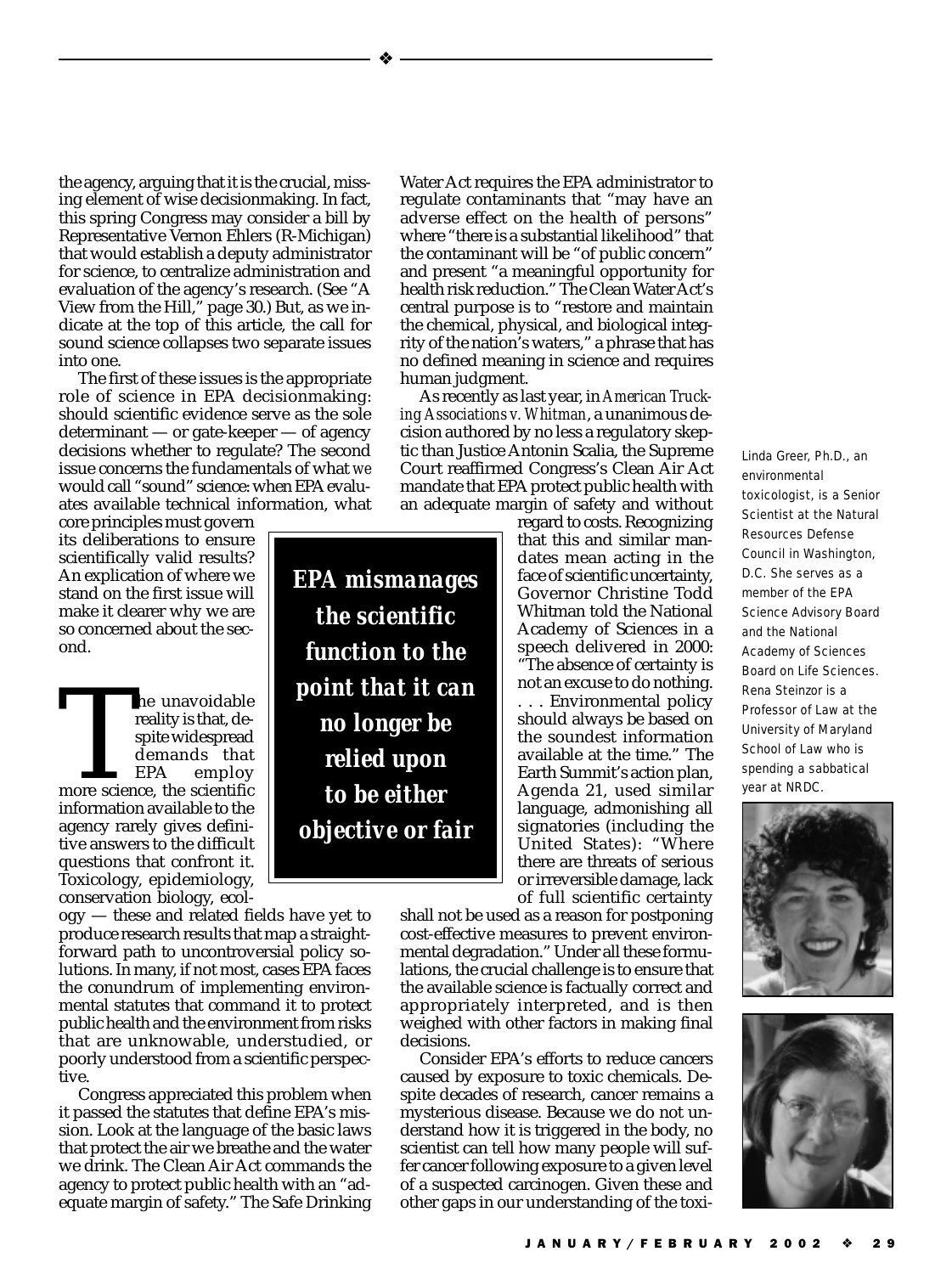#### ❖ **A VIEW FROM THE HILL**

# Both Sides Are Right: EPA Needs To Improve Science Function

The public discourse over how<br>Environmental Protection<br>Agency decisionmakers use<br>science when determining controver-Environmental Protection Agency decisionmakers use sial regulatory action or inaction always seems to fall into two camps. One view comes from the regulated community, who claim a controversial decision ignores the underlying science, which, in their view, shows the decision does more harm than

good. Another view comes from environmental and public advocacy communities, who claim that the agency ignores the underlying science while letting the regulated community unduly influence the process. While these constituen-



cies may forever diverge on the merits and effectiveness of a controversial decision, one theme is common to both camps — that science does not adequately imbue the regulatory decisionmaking process at the EPA.

The next stop for this debate is usually the halls of Congress and the judiciary, where these decisions are thoroughly scrutinized. Time and again I have heard my colleagues say, "What I really want is the use of sound science at the EPA." Time and again I have seen court decisions overturn a regulation because it did not have a proper scientific foundation. That science is not infused throughout EPA's regulatory process becomes a credible argument to wage both just and unjust legislative and legal battles over EPA action or inaction. Members of Congress and the judiciary do not have confidence that the agency uses science appropriately in its decisions. Science should not be used as a cudgel to win a battle, or as an afterthought to the regulatory process; rather it should serve as a decision's foundation.

Congressional and judicial doubt about EPA's process is borne out of both right and wrong motivations. However, it is not unfounded. Several independent reviews commis-

sioned by Congress and EPA have concluded that there are significant problems with how science is used within the agency's decisionmaking structure. It is worth noting that these studies, for the most part, did not quarrel over the quality of the scientific research at EPA, but how it is used as proposed regulations move through the agency's bureaucracy.

In 2000, the National Academy of Sciences concluded a series of four reports collectively titled *Strengthening Science at the U.S. Environmental Protection Agency.* The NAS reviewed how science was conducted at EPA and incorporated into the regulatory decisionmaking process. The report concluded that while the use of sound science is one of the agency's

avowed major goals, both intramural and extramural science should be more fully integrated into its management and decisionmaking structure.

The NAS concluded with this important statement: "The importance of science in EPA decisionmaking process should be no less than that afforded to legal considerations. Just as the advice of the agency's general counsel is relied upon by the administrator to determine whether a proposed action is legal, an appropriately qualified and adequately empowered scientific official is needed to attest to the administrator and the nation that the proposed action is scientific."

In a 1998 science policy report, approved by the House Science Committee and the full House, titled *Unlocking our Future: Toward a New National Science Policy Study*, I had reached similar conclusions about the use of science in decisionmaking that science should not be used as a mere adjunct to the regulatory system; rather, it should be used at the beginning, middle, and end of an agency's decisionmaking process and about its proper place in an agency's bureaucracy.

I introduced H.R. 64, The Strengthening Science at the Environmental Protection Agency Act, to capture the two primary recommendations of the NAS report and meet the goal I laid out in the science policy report. First, the legislation would establish a new Deputy Administrator for Science and Technology to serve as an advocate for and reviewer of science at the most senior levels of the agency. Second, the legislation would convert the position of the Assistant Administrator of the Office of Research and Development to a set term and give that position the title of the agency's Chief Scientist.

The Deputy Administrator position will bring a much needed change to the culture of the EPA and ensure that science has a higher profile in the agency's decisionmaking process. This person would not only be accountable to the administrator for improving and overseeing science at the agency, but would also be accountable to Congress. This relationship would bolster Congress's confidence in the appropriate role of science at EPA, and therefore in regulatory decisions.

The Deputy Administrator is also needed to coordinate research between the regulatory and scientific arms of the agency. A common problem with trying to ensure that science is involved throughout the regulatory process is that the head of the scientific arm of the agency, the Assistant Administrator for ORD, shares the same rank as the heads of the regulatory offices. The authors of the NAS report argued that since the new Deputy would rank higher than the existing AAs, this person could foster research relationships between ORD and the regulatory offices.

Furthermore, the Deputy Administrator could develop and oversee an agency-wide inventory of scientific activities. Various efforts to do this inventory have all died after fits and starts because there is no central science policy authority to administer this work. The Deputy Administrator would have the appropriate authority to ensure that the best possible peer-review and research-plan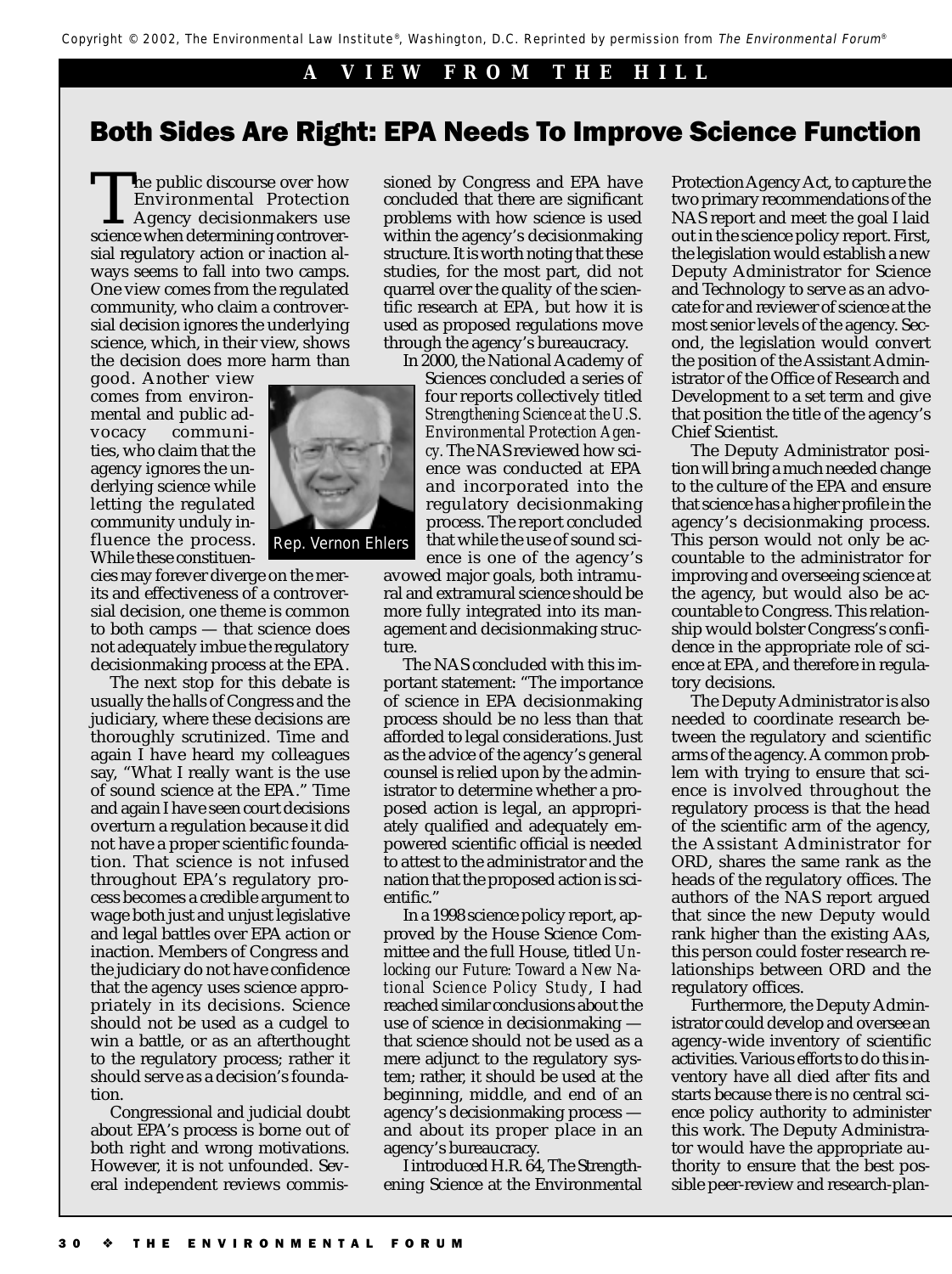ning practices are used for all of the agency's scientific endeavors.

While the first recommendation of the legislation and the academy report is intended to increase the political clout that science has at the agency, the second recommendation, to establish a set term for the AA of ORD, seeks to decrease political pressures on this office. The report notes, "Although the political aspect of the Assistant Administrator's job often receives considerable attention, the most important aspects of the job are not political." Since the Deputy Administrator could bear many of the political pressures inside the agency, the AA for ORD could refocus on his or her role as the agency's Chief Scientist and running a world-class scientific organization.

The tenure of an AA for ORD averages two to three years and is typically a lower priority appointment in new administrations. Under the current political appointment model, this position changes at least as often as the administration changes. The NAS noted that frequently changing goals, priorities, practices, structure, or funding are particularly disruptive to research organizations because of the long-term nature of research activities. Research endeavors cannot be easily stopped and then started again without significantly hurting productivity. A longer tenure for the AA would help insulate the office during changes in the administration, thereby providing more continuity for research conducted at the agency.

The NAS report captured the challenge that EPA's science mission faces in the future and the need to strengthen science at the agency by saying, "In the three decades since the U.S. Environmental Protection Agency was created, great progress has been achieved in cleaning the nation's worst and most obvious environmental pollution problems. Belching smokestacks and rawsewage discharges are now scarce, and air pollution alerts and beach closings are more rare. EPA deserves a significant share of the credit for the accomplishments, but some of the most difficult and challenging tasks remain. Many past illusions about simple and easy solutions to environmental problems have been replaced by greater realization that environmental protection is a complicated and challenging mission." It is time that Congress and EPA rise up to meet this challenge by passing and implementing the provisions of H.R. 64.

*Vernon Elhers (R-Michigan) is Chairman of the House Science Subcommittee on Environment, Technology, and Standards.*

cology of common chemicals, EPA must act in advance of definitive scientific evidence in order to fulfill its statutory mandate to protect human health. If scientific evidence is called upon to resolve policy disputes where definitive answers are unavailable, science will lose the unique value it has to policymakers, converting the interpretations of scientific findings into an exercise in advocacy rather than an ongoing quest for truth.

Since such a broad and authoritative range of policymakers, over the course of several decades, have recognized that scientific uncertainty is inevitable, why is it so difficult to resolve the equally inevitable question of how much uncertainty is too much? Recent developments suggest that regulated industries use routine scientific data gaps opportunistically, by insisting that until EPA has "better science," it should not act. The infamous case of how much arsenic should be allowed in drinking water illustrates this phenomenon perfectly. In 1996, a unanimous Congress told EPA to change the 50-year-old standard that scientists conceded was not adequate to protect public health. The agency's in-house scientists worked diligently over a period of several years, supplemented with expert panels convened by the National Academy of Sciences. EPA conducted an exhaustive rulemaking that gave affected constituencies ample time to submit information. Cumulatively, the research demonstrated that EPA should lower the standard dramatically to avoid unacceptable adverse health effects, although the scientists could not reach a consensus on the appropriate numerical level. As is usually the case, there was no science that indicated precisely when exposure levels stop being "safe."

Operating competently in the face of remaining uncertainties, EPA Administrator Carol Browner was close to making a new standard final late in the Clinton administration when congressional appropriators invoked the specter of incomplete — and therefore "bad" — science in order to delay promulgation of the rule into the new administration. Browner nonetheless published the standard as final right before George W. Bush took office as president. Then, as the appropriators and their allies, mining interests and drinking water system operators in the West, had hoped, Whitman moved to delay the rule's effective date, declaring that she wanted to review the adequacy of the underlying science. Subsequently confronted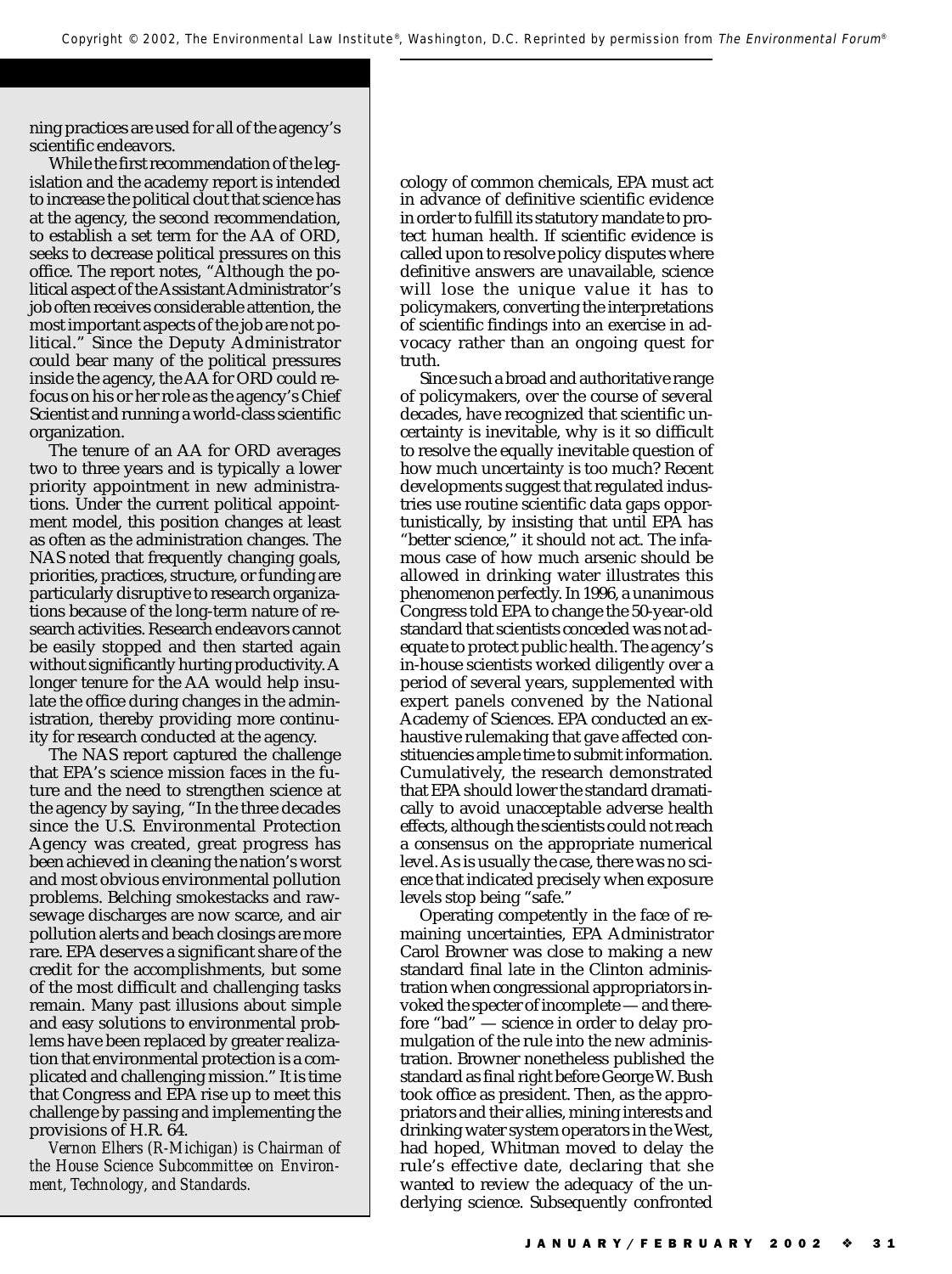with consistent support from NAS experts for an even tougher standard, Whitman ultimately was forced to reverse her decision and allow the promulgated standard to go into effect. The arsenic episode is a powerful example of how, even when the National Academy of Sciences concludes that there is sufficient basis to lower allowed exposures to a toxic chemical, enough is never enough for those whose true intent is to hold back government intervention to protect public health.

Scientists are comfortable with data gaps and uncertainties. They view them not as "problems" but as future research agendas. It is policymakers who are plagued by these realities because they must make decisions in the face of uncertainty or stop trying to protect public health until some indefinite, far-off day. As the arsenic example reveals, the call for "more science" heard in the halls of Congress and from regulated industries often serves as nothing more than a ruse for indefinite delay on a rule, sometimes for decades. Given the political muscle of those who have mounted this campaign, scientists

watching these developments from the sidelines would do well to take note: the fruitless quests for more and more definitive evidence from environmental policymakers unwilling to suffer political consequences for restricting pollution will inevitably make scientists the whipping boys for the consequences of regulatory gridlock. Unless we recognize that "science" cannot determine all that EPA is required by law to do, the agency will never have the breathing room it needs to craft wise policy.

As important as the issue of what role science can and should play at EPA is the issue of the fundamental principles that should govern the agency's on-going scientific deliberations. In this long-

overlooked area, we have found problems that would shock most traditional, academic scientists. The remainder of this article is devoted to demonstrating our case that too much of the science used by EPA is intrinsically unsound, straying far from the principles that have long served as the ground rules of the discipline. Too often, EPA deems scientific evidence supporting more rigorous standards to be marginal and more readily accepts research suggesting that standards can be loosened. We begin with a review of the principles that define *truly* sound science and then apply those standards to the recent vinyl chloride and dioxin reassessments.

cience enjoys a unique reputation<br>as an objective and dispassionate<br>human endeavor. Because we consider it to be inherently unbiased,<br>science is accorded a privileged role<br>in deliberations about the organization of human<br>a cience enjoys a unique reputation as an objective and dispassionate human endeavor. Because we consider it to be inherently unbiased, science is accorded a privileged role man affairs. Unlike many other human endeavors, scientists preserve the integrity of the scientific process exclusively through selfregulation. Although there are isolated examples of outside, lay investigations challenging the credibility of scientific research, the repetition of experiments by fellow scientists and objective peer review are the routine methods for uncovering mistakes and as-

> sessing when progress in understanding a topic has been made.

> For centuries, scientists have engaged in their search for the truth by circulating the results of original research among their colleagues, first for informal discussion and then for formal, outside peer review. Colleagues first repeat work accomplished by others and then extend the experiments into additional areas. By exposing all of the underlying elements of one's work to inspection by dispassionate peers, and revealing details sufficient to replicate results, researchers build on others' successes and avoid others' failures.

The transparency of results and the impartiality of conclusions derived from

those results are the indispensable foundation of science. Peer review and replication are the only reliable methods to ensure that experiments are conducted in a scientifically appropriate manner and that the results and conclusions presented by the researchers are supportable by the data generated. The peer-

*Congress and EPA administrators have long recognized that, as required by its core statutes, the agency must act in the face of uncertainty to achieve its mission*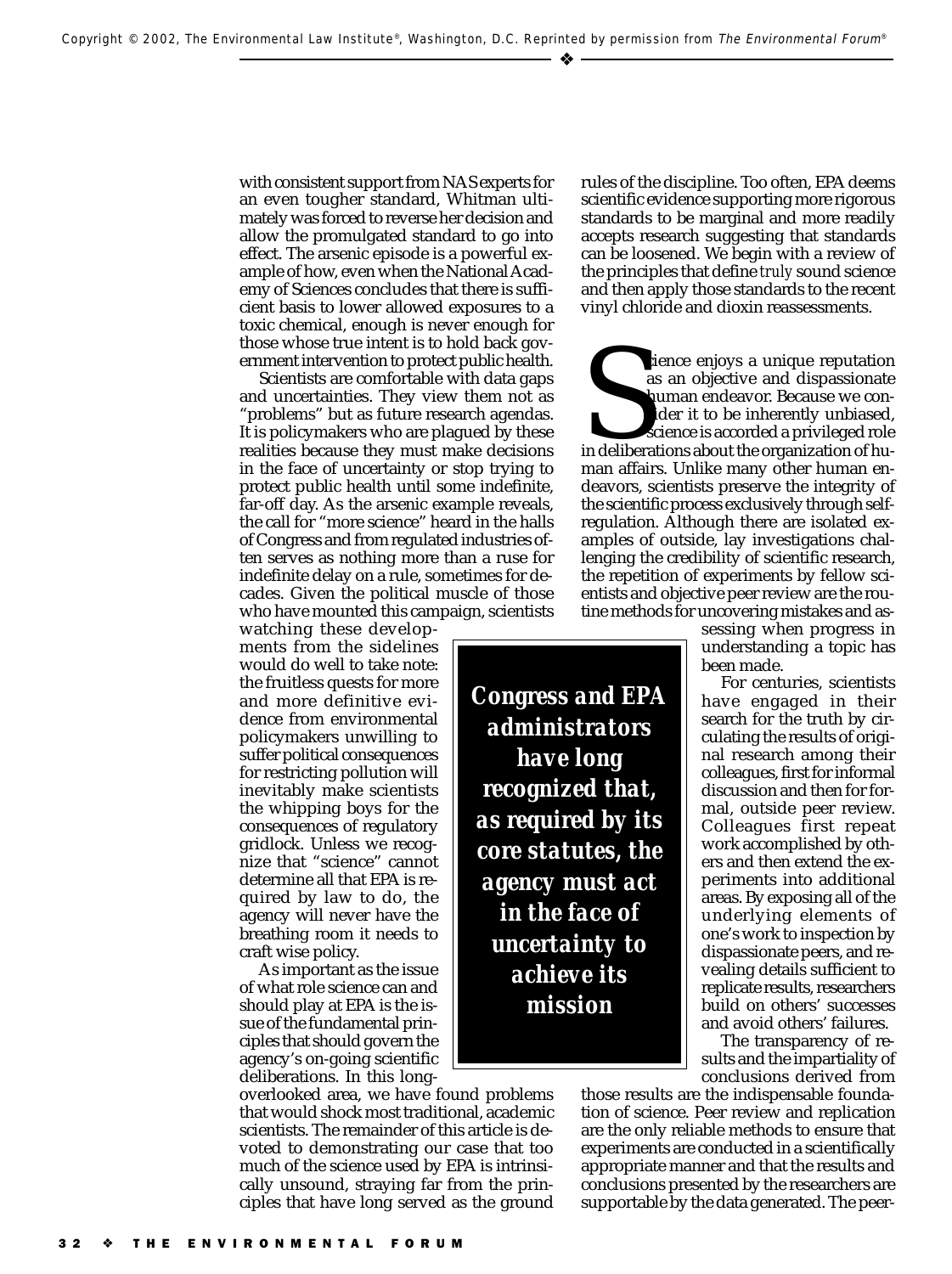– ❖

review process is often challenging and difficult. But without it, results and conclusions cannot be accepted as valid.

The public trust in science depends on its unique reputation for objectivity. Scientists are expected to have opinions, but are also expected to resist bias. They are expected to reach careful conclusions and limit their conclusions to those supported by data. Or, to put this central principle more crassly, a scientist's quest for the truth and expression of opinion at the end of the quest should not

be for sale or subject to control by self-interested sponsors, supervisors, the government, or any other entity with control over the scientist's career. Once financial considerations and legal constraints interfere with a quest for scientific truth, the public trust is broken, and science loses its power and authority.

Unfortunately, funding for the replication of experimental results and peer review of scientific research is most abundant in the context of topics that have captured public attention or, to put it another way, where the results of the research are of widespread economic or social importance. Claims that a scientific team had created cold fusion were immediately dissected because of the potentially monumental implications of such a discovery on

the world's need for safer and cheaper energy. Similarly, discovery of a wonder drug to treat such widespread ailments as diabetes or stroke would inspire careful and extensive inspection  $-$  by the discoverer's competitors, potential allies, the larger medical community, and the government.

In a modern world overwhelmed by information and disinformation, extensive peer review or replication of certain other types of scientific findings is difficult to instigate, especially in the private sector. So, for example, efforts by a chemical manufacturer to prove that a given substance is not as toxic as EPA had originally assumed are unlikely to be scrutinized, much less validated, by other private sector scientists. Competitors have a low interest in refuting such results because they typically manufacture the same chemical and like the way the results came out. Only producers of an arguably safer alternative have an economic incentive to second-guess, and they would likely place a higher priority on testing their own compounds.

For better or worse, these economic incentives mean that the government must play an active, rigorous role in reviewing and challenging scientific research developed by selfinterested private parties. The National Academy of Sciences, the National Institutes of

*If scientific evidence is called upon to resolve policy disputes where definitive answers are unavailable, science will lose the unique value it has to policymakers*

Health, and the Centers for Disease Control, to name just a few, have erected infrastructures of in-house scientists and external peer-review panels to undertake these functions. Unfortunately, these outside institutions have limited resources and too rarely are able to double check EPA's work.

Science at EPA supports decisionmaking through two main activities. Inhouse scientists assigned to the Office of Research and Development analyze the outside studies that are relevant to the issues at stake. They maintain the Integrated Risk Information System, or IRIS, an internationally influential compendium of "toxicological profiles" that describe the characteristics of

specific chemicals and set quantitative levels for safe exposures to them. Our case studies involve reassessments of long-standing toxicological profiles. The second activity is peer review, performed by panels of outside experts convened by the EPA Science Advisory Board and several other, smaller boards, such as the Science Advisory Panel, which focuses on pesticides. The SAB receives inquiries from agency staff working on regulatory issues and responds with advice based on its assessments of relevant scientific research. Our dioxin case study concerns an SAB peer review.

Many of EPA's in-house scientists and SAB experts serve the agency and the public with distinction, laboring diligently to produce informative and dispassionate science to guide policymaking. Too often, however,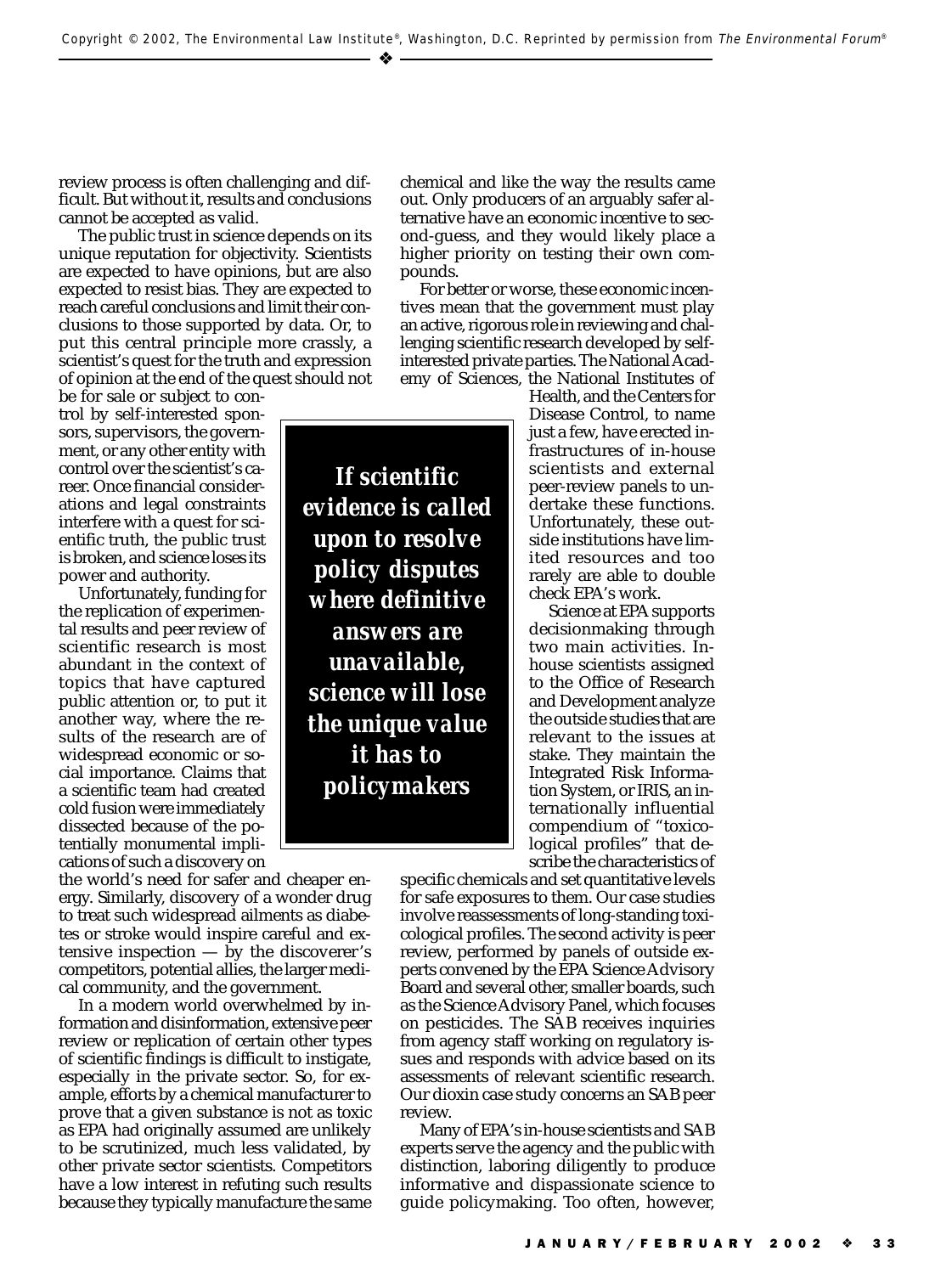both enterprises flout the fundamental precepts of scientific research: first, the disclosure of methods, data, and calculations sufficient for appropriate experts to review the work or evaluate whether the conclusions reached were adequately supported by the study's findings and, second, conducting peer-review that is free of conflicts of interest.

Even a cursory look at the science EPA has practiced over the past decade shows that it has strayed far from the mandates of transparency and impartiality. Much of the science that EPA uses as a basis for decisions with far-reaching implications for public health is not peer-reviewed, and it is often based on confidential information or analysis. As a result, it would not be considered credible by disinterested researchers.

At the root of this crisis in credibility is the dominance of industry funding as the source

of support for environmental health research. The vast majority of research on the toxicological properties of common chemicals occurs outside of the government (or sometimes in other agencies). EPA's toxicological profiles are based on this outside work. Corporate sponsorship does not, in and of itself, render such research invalid. But it does unquestionably put industry in the driver's seat for both the pace and focus of data development to support EPA rulemaking. More insidiously, it also puts industry in charge of deciding what information it would like to disclose and what analyses it would like to do, presenting ample opportunities for industryfunded researchers to keep underlying data and discrep-

ancies confidential and to make strategic decisions as to whether to submit research studies for EPA's consideration.

For several decades, the scientific<br>
community has achieved a rare<br>
consensus that three substances —<br>
lead, asbestos, and vinyl chloride<br>
— are not just extraordinarily toxic<br>
but produce well-characterized consequences<br> or several decades, the scientific community has achieved a rare consensus that three substances lead, asbestos, and vinyl chloride — are not just extraordinarily toxic of exposure, known colloquially as "fingerprint diseases." Vinyl chloride, a volatile industrial chemical used since the 1930s to make plastics, is notorious for causing a rare and serious tumor, angiosarcoma of the liver, primarily among workers manufacturing and handling the compound. Studies have also linked vinyl chloride to a number of other cancers, including brain cancer.

In 1975, following a series of animal and epidemiological studies demonstrating the chemical's hazards, the Occupational Safety and Health Administration used the evidence on liver cancer as the basis for tough regulations limiting workplace exposure. These regulations resulted in sharp reductions in the prevalence of the chemical in the workplace and, as a result, the environment.

So it was a surprise when, in May 2000, EPA completed a 20-fold downgrading of the toxicological profile for vinyl chloride. EPA's deci-

*Vinyl chloride is notorious for causing liver cancer among workers handling it. Studies have also linked vinyl chloride to a number of other cancers, including brain cancer*

sion to review vinyl chloride's toxicity was especially startling because the OSHA regulations, among other factors, have had their desired effect. At the same time that worker exposures have plummeted in the last decade and public exposure to the chemical has been minimal, industry has been able to continue using it, producing such goods as upholstery and waterpipes from its polymerized form. Given the demonstrated benefits of the regulations to both workers and industry, and the greatly lowered risk to the public, vinyl chloride should be off the list of chemicals requiring toxicological review, leaving the agency free to pursue more prevalent, less understood chemicals.

The decision to revisit the

well-trodden ground of vinyl chloride toxicity appears especially irrational because EPA has faced extensive criticism for failing to assess the toxicity of many other chemicals produced and used in large amounts annually. EPA has *no* toxicity information on 43 percent of the nearly 3,000 organic chemicals produced or imported in amounts above one million pounds annually, and a full set of basic toxicity information is available for only 7 percent. Toxicological studies of these chemicals should be its overriding priority.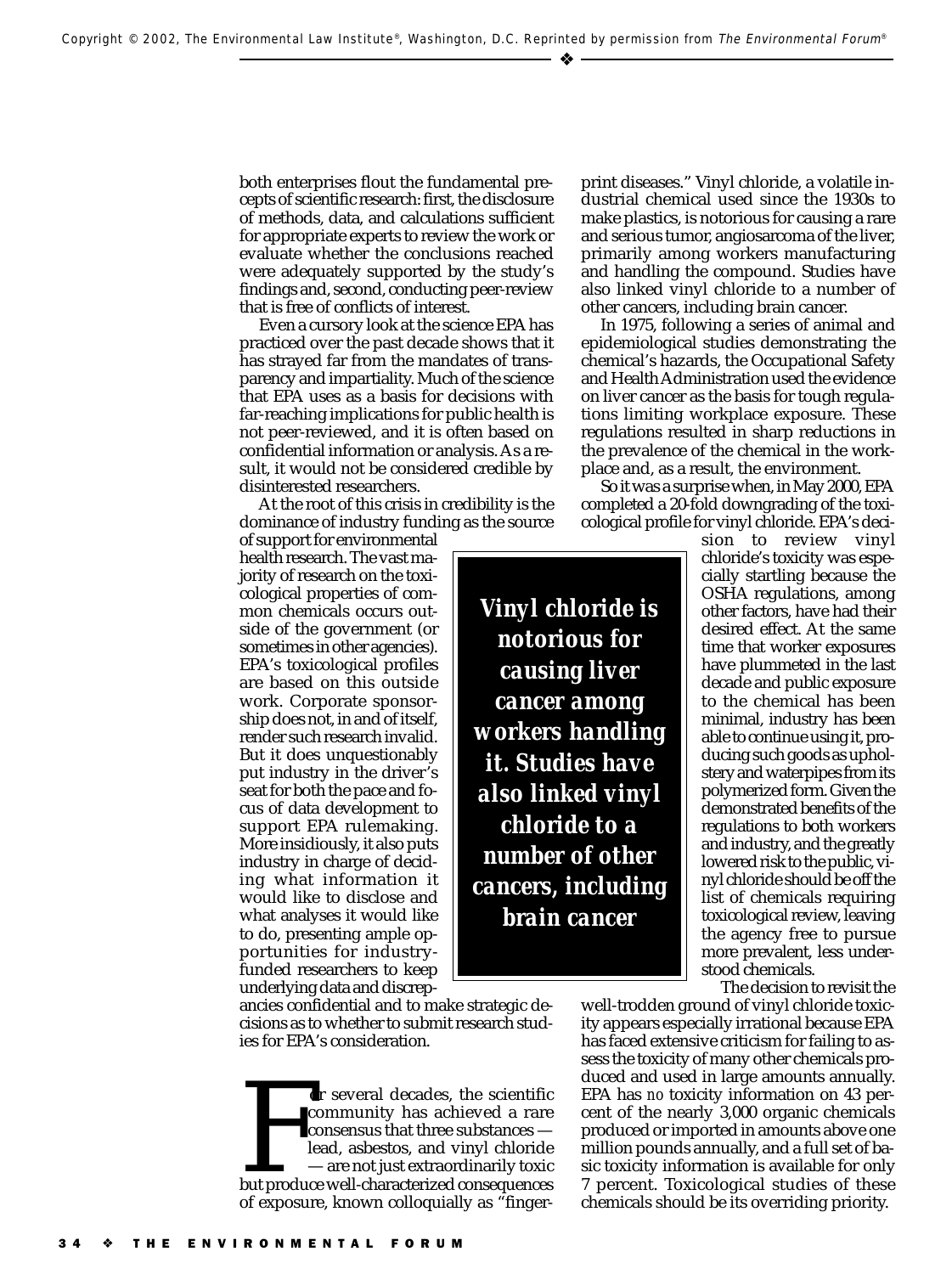Further, little new technical information on vinyl chloride's toxicity has become available since the agency's last review of the chemical, in 1994. Instead, EPA staff based the reassessment on animal studies completed in 1991 and earlier. Only one unpublished epidemiological study update was new, and it reached conclusions similar to previous analyses.

Although no changes in existing regulations were made when EPA made its decision, the revised characterization of the haz-

ards posed by vinyl chloride exposure will prove very valuable to manufacturers of the chemical now engaged in toxic tort litigation with workers who contracted brain cancer following exposure on the job, as well as companies still facing liability at Superfund sites contaminated by the chemical. (Vinyl chloride has been found at one-third of the sites on the National Priorities List.) The decision will have these effects because EPA's toxicological profiles play the crucial role of informing regulatory and judicial decisions — not just domestically but internationally. Regretfully, given the potential implications of this change, the details of EPA's reevaluation of the science reveal biased technical judgment that resulted in poor selection of evidence

*OSHA regulation of vinyl chloride has worked. So it was a surprise when, in May 2000, EPA completed a 20 fold downgrading of the chemical's toxicological profile*

workers have generally reported the occurrence of many cancers besides liver angiosarcomas, including cancer in the lung, lymphatic and blood tissue, and the brain, with the last of particular concern. Richard Monson first found an excess of brain cancers in his study of Swedish workers in 1974, as did Irving Tabershaw and William Gaffey in 1974 and Richard Waxweiler in 1976. In 1981, W. Clark Cooper enlarged the Tabershaw and Gaffey study and found statistically significant increases in brain and

> central nervous system malignancies. In a 1991 update of the Cooper study, Otto Wong confirmed statistically significant brain cancers. The evidence concerning brain cancers is sufficiently convincing that in 1989 the Vinyl Institute, an industryfunded advocacy group, acknowledged brain tumors as a valid concern in a letter to the California Air Resources Board: "For brain cancer, three out of five studies demonstrate statistically significant findings, although the results were somewhat variable. Positive findings occurred in studies with the greatest statistical power."

> Written correspondence included in the EPA docket on vinyl chloride reveals that the Chemical Manu-

practices and disproportionate reliance on information generated by self-interested parties.

EPA made two fundamentally flawed decisions in justifying the downgrade. First, the agency decided to confine its reassessment to statistically significant liver tumors, ignoring the various other cancers that frequently appear in both animal and epidemiological reports. Second, although the reassessment continued to rely on animal data, EPA decided to abandon certain default "safety factors" it has historically used when applying animal data to humans. Instead, the agency relied on a newly developed, "pharmacokinetic" model designed to predict an internal concentration of vinyl chloride in the human body.

Epidemiological studies of vinyl chloride

facturers Association, the trade association that recently was renamed the American Chemistry Council, became quite upset with Wong for publishing his positive results on brain tumors without first submitting the study to its scientists for review. Wong did the work under a research contract with CMA that apparently included a "prior review" clause giving it the right to comment before publication.

In what was likely a response to the trouble that the Wong update caused industrial users of vinyl chloride, CMA commissioned yet another study of the same worker cohort, updating some data post-Wong but also re-analyzing some of Wong's data in a way that raised questions about his conclusions. This study was never published in a peer-reviewed journal, but it was submitted to EPA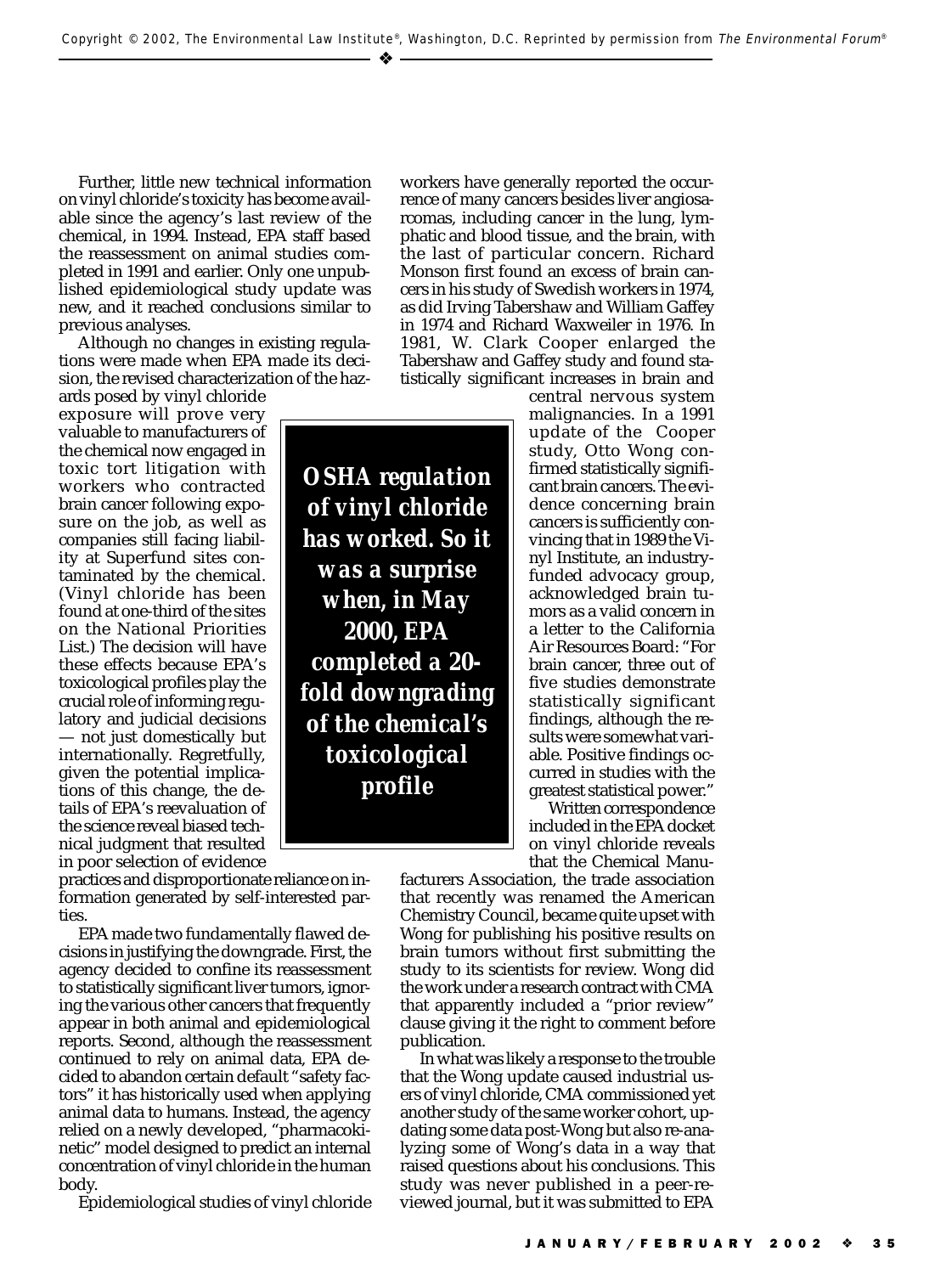and became a primary basis for its 2000 reassessment.

In justifying its decision to focus exclusively on liver cancer in recalculating the vinyl chloride potency factor, EPA cites this unpublished work, as well as two peer-reviewed research review articles. The unpublished CMA study was not, by itself, a sufficient basis for EPA to eliminate brain cancers from its list of concerns. To the contrary, this study also reported statistically significant incidences of brain cancers.

As for the two articles reviewing available research (as opposed to reporting the results of original research), the first was written by Sir Richard Doll in 1988, two years before the publication of the Wong study. Without the benefit of the Wong or subsequent epidemiological updates of vinyl chloride workers, Doll had raised questions about the strength of the data supporting brain tumors, but had concluded with the relatively mild statement: "There is too

little evidence either to confirm or refute the suggestion that vinyl chloride might cause melanoma or cancers of the thyroid, brain, and lymphatic and hematopoietic systems." This equivocal conclusion from an outdated paper hardly provided a reliable basis for ignoring the numerous studies in EPA's decisionmaking docket that found statistically significant incidences of brain tumors. Indeed, Doll has cautioned against using epidemiological results to dismiss chemical hazards in this and other publications.

The other cited research review article was authored by Jan Storm and Karl Rozman in 1997, but it does not address the issue of brain or other tumors caused by

vinyl chloride exposure. Rather, the paper compares various risk assessment extrapolation models used and proposed by EPA. Given the weakness of Doll's conclusion, and the inappropriateness of the Storm and Rozman citation, EPA is left without evidence to support its decision to limit its reassessment of vinyl chloride's carcinogenicity only to tumors of the liver.

PA's second technical misstep was<br>the decision to abandon the conventional approach used to apply<br>animal data to likely human health<br>effects. When scientists conduct<br>animal studies, they expose the animals to<br>increasing do the decision to abandon the conventional approach used to apply animal data to likely human health effects. When scientists conduct animal studies, they expose the animals to increasing doses of a chemical, and then perform an autopsy on the animal to see how many tumors were generated at each dose. Because chemicals may take a different course within the bodies of rats, mice, and other creatures than they do in the human body, and may be metabolized at different rates, animal studies using traditional dose measurements can either overstate or understate the consequences of comparable human exposures. Up until recently, the best way to eliminate such uncertainties would be — hypothetically, that is — to intentionally expose people to different amounts of a chemical and then track the "fate and transport" of the chemicals within their bodies by drawing samples, taking biopsies of organs, etc. Such

studies should be unthinkable for obvious reasons.

Pharmacokinetic models are an emerging, as yet experimental, alternative method designed to bridge this gap. Such models estimate internal concentrations within the human body by using a computer program to predict how fast the chemical is absorbed in the bloodstream, whether it reaches the brain, etc. The models then derive an "effective" dose for a given organ over the time that the human body metabolizes the chemical. If doses of vinyl chloride at X levels caused Y incidences of tumors in rats, but pharmacokinetic models show that humans metabolize the chemical more effectively than rats, and therefore ex-

perience lower internal concentrations, the model provides support for downgrading estimates of the chemical's carcinogenic effects on people.

The catch here is that pharmacokinetic models are at the cutting edge of the already highly uncertain science of environmental modeling as a whole. It is certainly true that reputable scientists are working to refine

*EPA cites an unpublished review and two reviews of technical literature, one outdated, the other irrelevant*

*In justifying its downgrade of vinyl chloride,*

### 3 6 ❖ THE ENVIRONMENTAL FORUM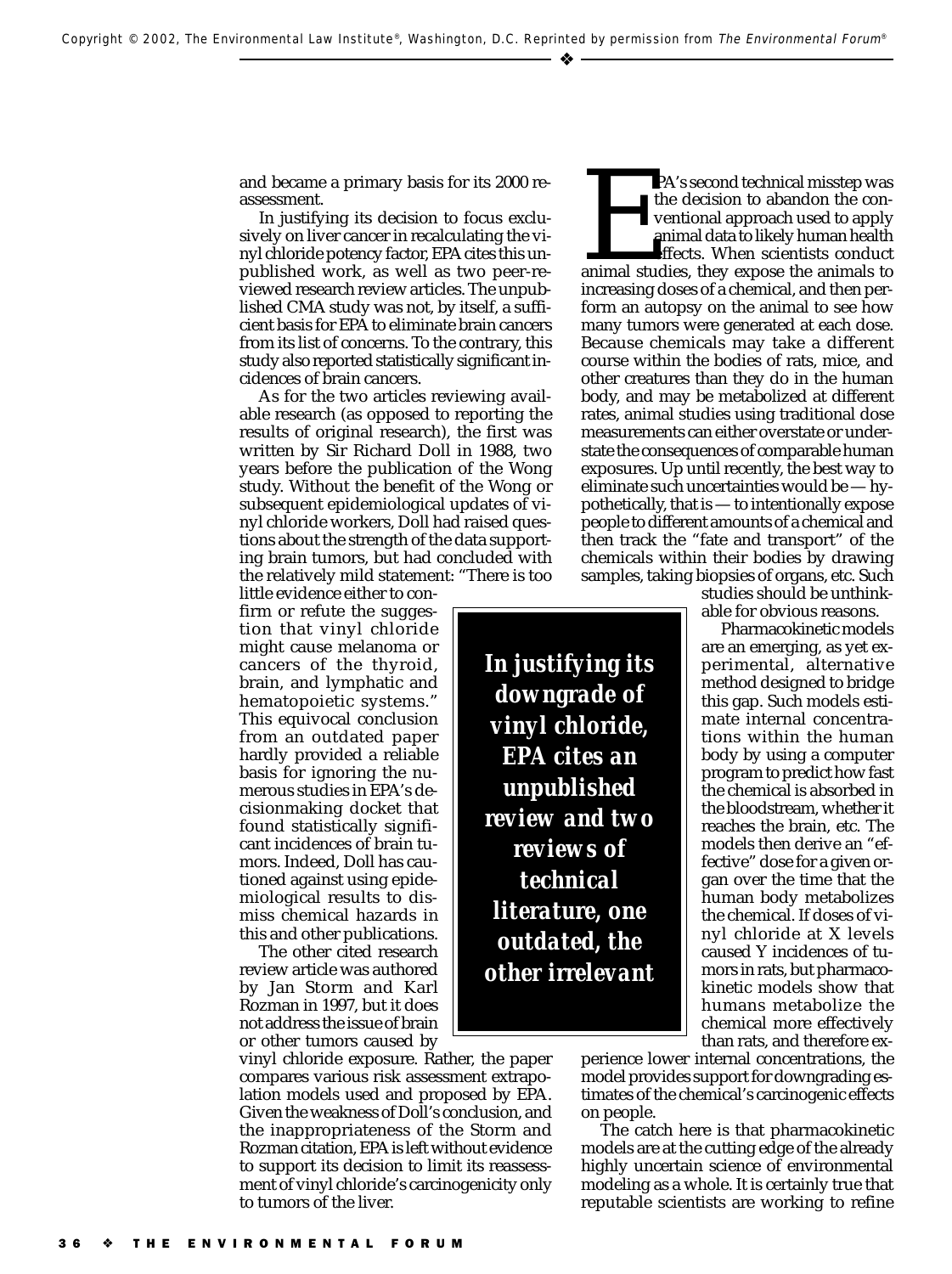*The agency removed default*

*safety factors in applying animal data by relying on*

*an unproven computer program designed to model how a chemical behaves in the human body*

such models in order to better predict effects of exposure. It is also likely that, once they are developed, such models should allow us to better understand the correlation between internal concentrations of toxic compounds and adverse health effects. But at this point in the evolution of scientific understanding, these models cannot be validated with respect to exposures at environmentally realistic concentrations. This uncertainty means that pharmacokinetic modeling unquestion-

ably does not put EPA in a position to remove default safety factors.

Mindful of these concerns, when EPA staff considered the application of pharmacokinetic models in a proposed reassessment of the toxicological profile of trichloroethylene, they made a concerted effort to compare several versions of the models, as well as to quantify the level of uncertainties in each model's estimates of liver, lung, and kidney tumors in response to the modeled doses. This analysis quantified uncertainties so huge (as high as 20,000-fold) that EPA staff insisted on continuing to apply default safety factors, thereby sharply curtailing their reliance on any of the models. This carefully qualified application of an emerging scientific methodology

stands in stark contrast to the wholesale reliance on pharmacokinetic modeling results in the context of the vinyl chloride reassessment. Such extraordinarily high rates of uncertainty raises obvious concerns about modeling accuracy, as well as concerns about "model shopping" by researchers trying to find a model that gives a desired outcome rather than one that predicts outcomes accurately.

The general problems of pharmacokinetic models are severely compounded in the case of vinyl chloride by EPA's decision to confine its consideration of modeling to a single version developed by Harvey J. Clewell. The Clewell model was not validated for exposures that occur routinely in the environment. It thus could not and was not validated for its intended purpose — to accurately predict effects in humans. The inadequate verification of the Clewell model makes it a very poor

of vinyl chloride toxicity. Furthermore, the Clewell model was confined to liver tumors, ignoring all the other tumors of concern. Using such a limited model to justify dropping safety factors for cancers other than liver cancer added insult to injury. The fatal blow to the technical credibility

policy choice as a basis for the reevaluation

of EPA's vinyl chloride decision is that industry scientists drafted the final decisionmaking document. The revised toxicological

> profile, known formally as the 2001 Vinyl Chloride Toxicological Review, is known in the world of science as a "technical review paper," consisting of a literature collection, analysis, and interpretation. Vinyl chloride is but the first of four chemicals where industry is drafting the review. (The others are styrene, ethylene oxide, and toxaphene.)

In the scientific community, it is widely understood that technical reviews, like similar efforts in other disciplines, are heavily influenced by an author's subjective judgment regarding such issues as which studies to include, which studies to declare flawed or irrelevant, and which methodologies to favor. The dan-

ger of tainting a technical review with the unrestrained bias of its author provoked the prestigious *New England Journal of Medicine* to prohibit "editorialists and authors of review articles" from having "*any* financial connection with a company that benefits" from the subject of the article. The *Journal's* decision was announced in a lengthy editorial published in 1996 expressing mortification about its earlier publication of such a paper authored by two industry experts with obvious, but undisclosed, conflicts of interest.

In theory, EPA's Science Advisory Board<br>is where the buck stops on bad scien-<br>tific practice within the agency, serving<br>as a safety net to protect against the<br>types of abuses that run rampant when<br>the generation of scienti n theory, EPA's Science Advisory Board is where the buck stops on bad scientific practice within the agency, serving as a safety net to protect against the types of abuses that run rampant when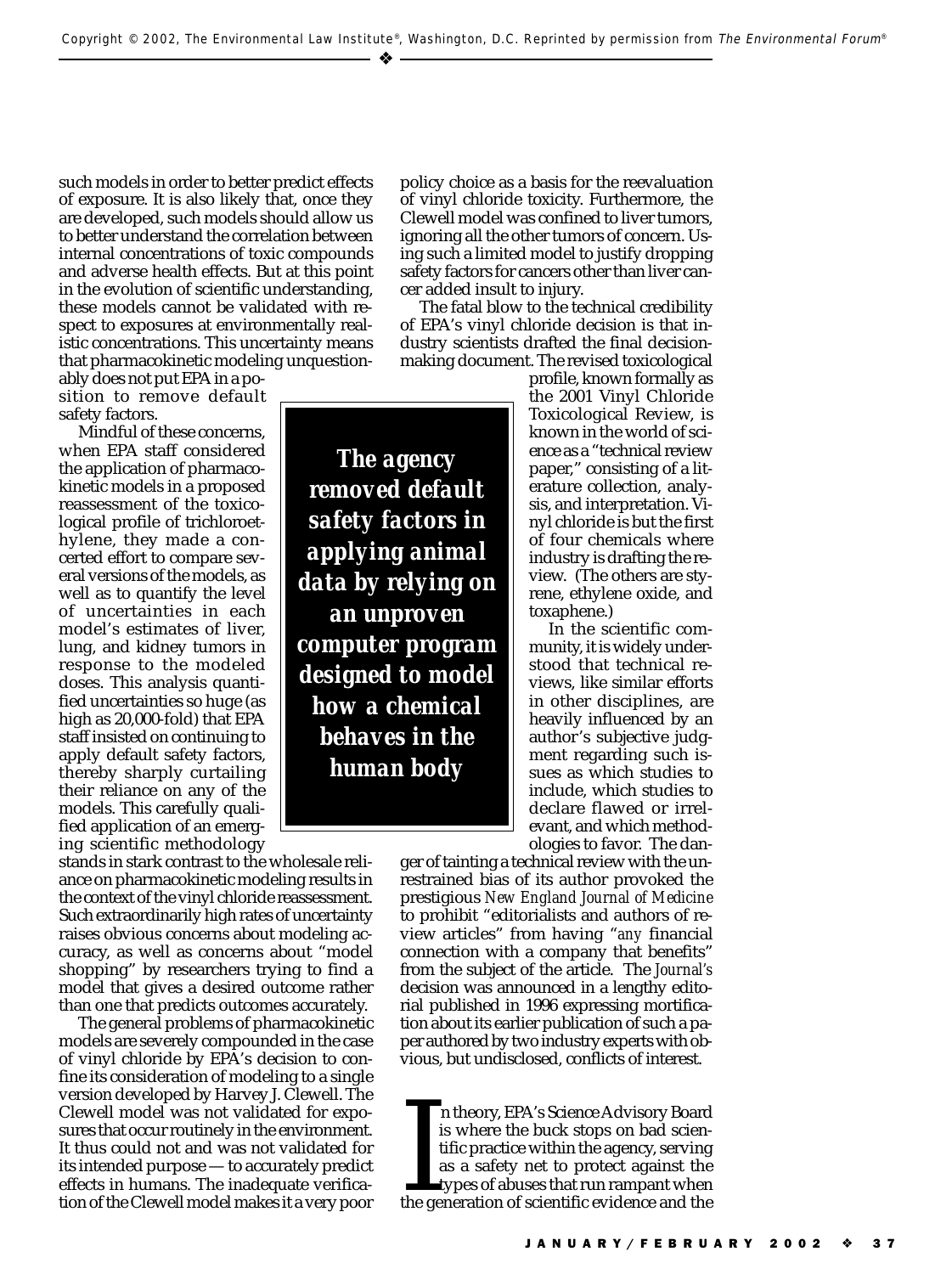selection of salient research are both determined by industry. In reality, the SAB suffers from many of the same weaknesses that were manifest at the staff level in the vinyl chloride reassessment. Too often, the SAB operates in a context where self-interested research dominates the agenda of the outside experts recruited for peer review. The seriousness of these problems is exacerbated when studies important to EPA, such as those specifically delineating the potency of a certain carcinogen, have not been published in a peer-reviewed journal and therefore were never subject to an objective evaluation by a disinterested party.

Last June, a General Accounting Office report evaluating the SAB review process found that "to be effective, peer-review panels must be . . . free of any significant conflict of interest and uncompromised by bias." In the report, "EPA's Science Advisory Panels: Improved Policies and Procedures Needed to Ensure Independence and Balance," GAO auditors examined the procedures employed by SAB staff to ensure panel effectiveness.

GAO found that, despite the requirements of the Federal Advisory Committee Act, agency staff often failed to obtain conflict of interest disclosures from candidates and that EPA did not have either the information or processes in place that would preclude the appointment of panelists with direct conflicts of interest. The result of these omissions is the appointment of too many panels disproportionately influenced by industry experts motivated to clear chemicals of prior findings of toxicity. Many SAB panels escape this fate, but enough suffer from these ethical lapses to undermine the credibility of the entire EPA peer-review process.

One example of these problems is EPA's star-

crossed effort to strengthen public health standards for arsenic in drinking water, mentioned earlier. An SAB review panel took on no less an entity than the NAS arsenic panel. NAS experts typically spend two or more years reviewing available science on an issue, and this particular panel had clearly mastered the data before it recommended tightening the standard. In contrast, SAB panels too often make recommendations within a period of a few months and with many fewer world-renowned experts. Only after an additional NAS panel took the SAB panelists to task for flaws in its analysis did the SAB panel back off its contention that EPA's in-house scientists had erred. Although this episode had a happy ending, the SAB arsenic toxicity panel was part of the problem, not the solution, of this contentious public health debate.

also the weaknesses that increasingly<br>overwhelm the SAB is its partici-<br>pation in the reassessment of<br>dioxin, which is released by incin-<br>eration of chlorinated materials and also by<br>paper bleaching Starting in 1990 FPA st the weaknesses that increasingly overwhelm the SAB is its participation in the reassessment of dioxin, which is released by incinpaper bleaching. Starting in 1990, EPA staff spent a decade pursuing claims that dioxin was not as toxic as initially thought, producing a final report consisting of several thou-

*After a decade of research pursuing claims that dioxin is not as toxic as initially thought, agency staff concluded that the chemical is in fact more toxic than original estimates*

sand pages that concluded the opposite: that dioxin is even more toxic than the agency's original estimates. But an SAB panel appointed to peer review a draft of the study concluded in 2001 that in-house scientists had exaggerated the risks posed by exposure to the chemical. These assertions not only challenged the competence of the EPA staff who wrote the report, they erected a barrier to its release. During the public outcry that followed, it emerged that a large number of panel members had worked for — or received funding from — industries with a clear financial stake in the outcome of the deliberations.

For example, John Graham, a political scientist ap-

pointed to the panel, served as director of the Harvard Center of Risk Analysis, which receives extensive funding from companies facing liability for dioxin contamination of the environment. (Graham now serves as head of the White House's Office of Information and Regulatory Affairs, which evaluates the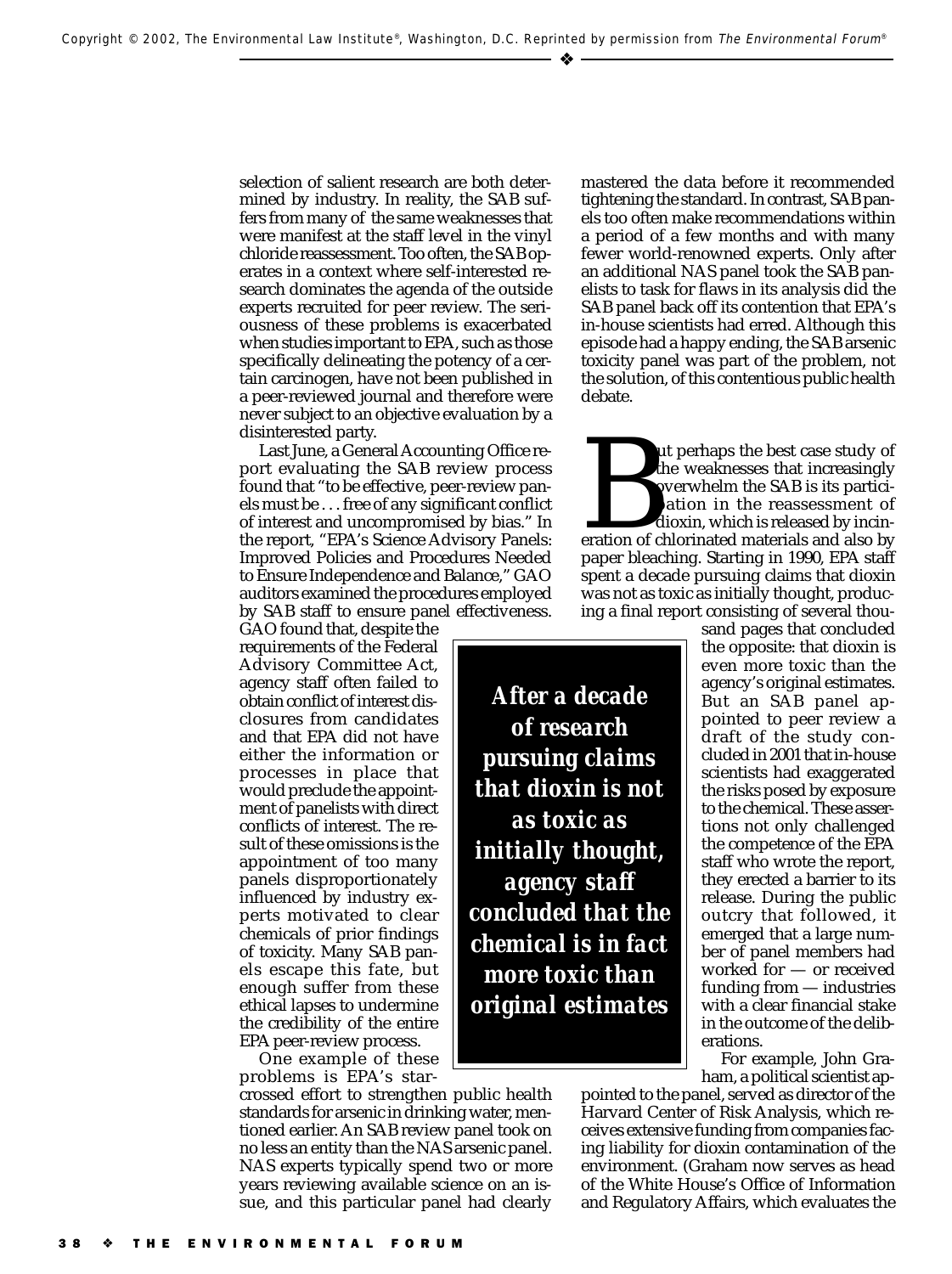– ❖

costs and benefits of rules before they are published as final. The Natural Resources Defense Council opposed his nomination.) Appointment of a second panelist, Dennis Paustenbach, was questioned for similar reasons. Research by the Center for Health and Environmental Justice found that fully a third of the panel members received organizational support from 91 dioxin-producing companies. As a result, members of Congress

accused EPA of setting up a panel dominated by industry bias. Witnesses at the public hearing on the results of the SAB peer review repeated these charges, questioning the credibility and the integrity of the panel.

Yet the clear appearance and likely existence — of impropriety is only a threshold conclusion that should prompt further investigation. Regardless of the panelists' links to self-interested industries, the crucial point is the soundness of the SAB's assertion that EPA staff did not consider alternative scientific theories about dioxin's toxicity and, as a result, overstated the degree of scientific certainty regarding the overall toxicity of the compound. Stung by these attacks, William Farland, the acting deputy assistant administra-

tion in charge of the reassessment, took the unusual step of entering the fray. In defending the agency's work, Farland provided the SAB's Executive Committee, which must ratify all SAB panel reports, with nine pages of blistering comments on the panel's draft. He said that the review contained "numerous errors or distortions of fact" and that its major conclusions "defied logic." He added that the panel's report was internally inconsistent with the discussion of the science held in open session at prior review meetings; was inconsistent with advice provided by SAB panels on earlier versions of the reassessment; and was inconsistent with EPA's general risk assessment procedures.

Farland was particularly critical of the SAB's review of the dioxin risk assessment methodology, asserting that the panel had a poor understanding of both EPA guidance on risk assessment and the research available

*The SAB attacked the staff report. It said that dioxin does not initiate cancer but promotes existing cancers. And it said that low doses of dioxin might actually be beneficial*

on dioxin. For example, the panel had questioned whether a "linear dose response curve" for cancer was warranted because there is some evidence that dioxin is a promoter of the disease, rather than an initiator. A linear dose response curve is a line that runs all the way down to a dose of zero. It is used when evidence is inconclusive as to whether there is a threshold dose below which exposure does not cause cancer. In the

> interest of safety, where data are inconclusive, a linear curve assumes that any dose — no matter how small — will lead to an adverse health effect.

> The SAB panel argued that exposure to dioxin exacerbates the growth of cancerous cells that have already begun to grow in the body as a result of another cause, but does not itself initiate the cancer. In other words, there is a threshold, the panel said, below which dioxin exposure is unimportant because some other factor is causing the disease. The panel further complained that use of a nonlinear model would have resulted in a significant downgrade of the chemical's overall toxicological profile because it would have shown that small

doses of the chemical are not harmful. "Belief is one thing," Farland responded, "data is another." EPA policy commands the use of a linear model when use of alternative models cannot be justified from the available data, as was the case here. There were neither data nor policy justifications to diverge from a linear default model for dioxin's cancer effects.

Similarly, Farland was incredulous that the SAB panel gave credence to the possibility that very low doses of dioxin were actually beneficial, resulting in decreases in cancer rates. The panel had urged EPA to give this counter-intuitive possibility additional scrutiny. However, EPA's extensive data showed that dioxin could cause adverse health effects at the relatively low levels that already occur in the general population. Farland pointed out that animal data are unequivocal on this point and that human data, though limited, are also compelling.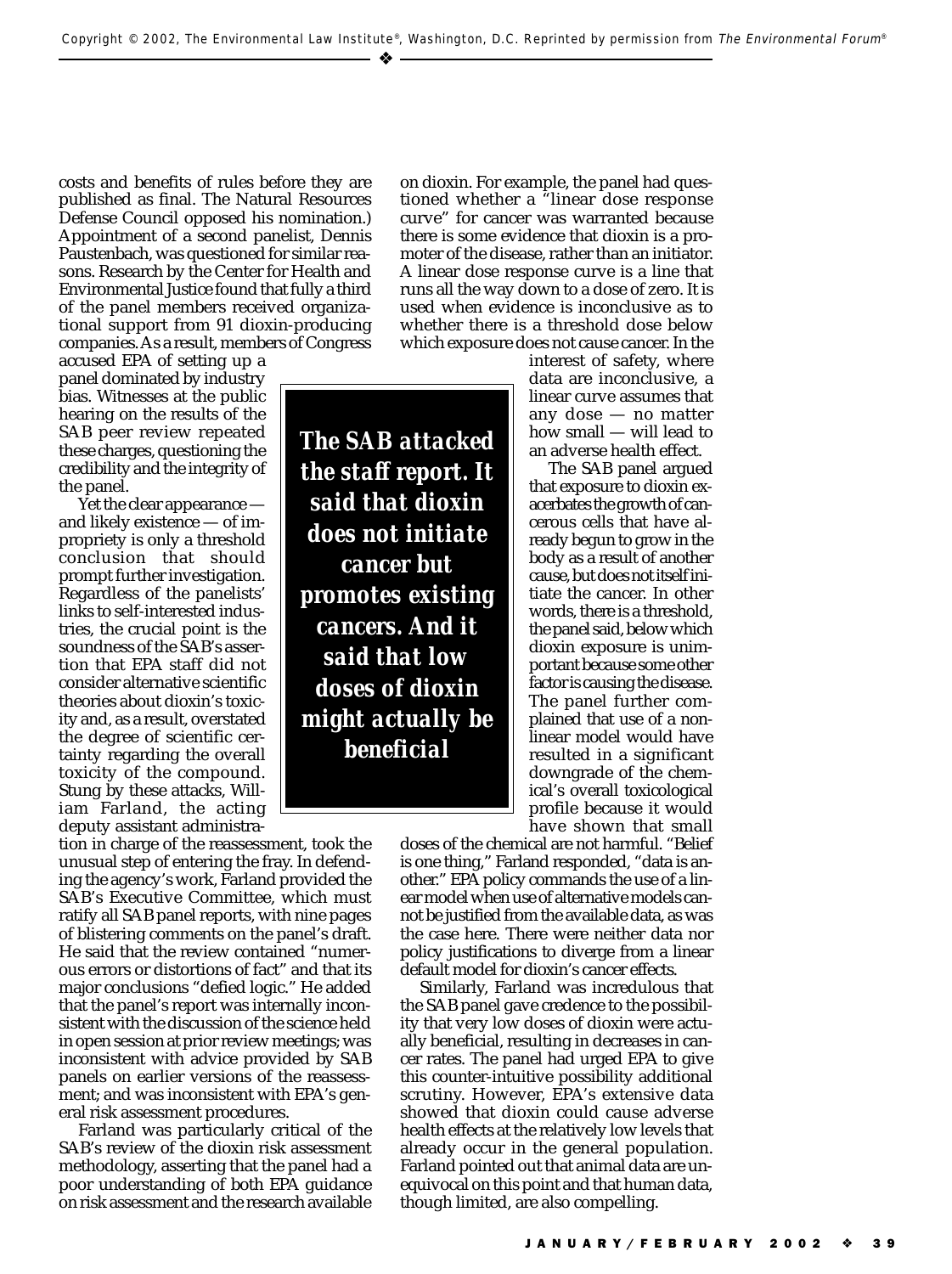Ultimately, the controversy triggered by the panel's report on dioxin compelled the SAB Executive Committee to substantially rewrite the summary and conclusions of the report, producing a credible outcome — but illustrating the perils of lax ethical rules in lower-profile proceedings. Recognizing that this incident and the GAO report threatened the credibility of the SAB itself, the Executive Committee agreed to set up a subcommittee that will recommend reform of SAB policies and procedures on bias and conflict of interest.

s it crafts these policy and pro-<br>
cedural guidelines for release<br>
later this year, the SAB will<br>
undoubtedly consider the<br>
approach taken by 12 medical<br>
journals that have faced equally serious<br>
challenges to their reputa cedural guidelines for release later this year, the SAB will undoubtedly consider the approach taken by 12 medical challenges to their reputations as sources of credible life science in the context of pharmacology, a discipline that is the genesis of environmental toxicology. The crisis in the

medical community started simmering in 1988 when the Boots Company, a British pharmaceutical manufacturer, hired Betty Dong, a researcher at the University of California in San Francisco, to do a research study designed to demonstrate the superiority of the company's bestselling thyroid medication, Synthroid, in comparison to generic versions. With Synthroid sales in the \$600 million range in the United States alone, Boots had a large stake in demonstrating that generic versions are not "bioequivalent," and therefore should not be substituted for its name brand. To Boots's horror, the study found that the generics were in fact bioequivalent. The company then spent

four years working to discredit the research, raising a litany of technical objections to its protocols and their implementation. Despite this campaign, extensive investigation upheld the soundness of the study.

In 1994, in the midst of this maneuvering, Dong submitted an article based on the study to the *New England Journal of Medicine*. The article, accepted for publication following peer review by five outside experts, explained that the finding of bioequivalence meant U.S. health care costs could be cut by \$356 million annually if patients substituted generic medications. The company immediately threatened to sue Dong, citing a provision in her research contract that required her to obtain the company's written consent before publishing. The University of California began to waver in its support, and Dong pulled the piece, triggering an intense investigation by the publication.

The *Journal* finally published the article in 1997, along with an article reporting that in a survey of 2,100 life science researchers, nearly 20 percent reported having delayed the publication of research results for more than six months. Of the 410 researchers willing to report such delays, 28 percent said the reason was "to slow dissemination of undesired results." A subsequent Carnegie Mellon University canvass of contracts at university-sponsored research centers

found that 35 percent of signed agreements allowed sponsors the right to delete information from publication; 53 percent allowed publication to be delayed; and 30 percent allowed both. To medical journal editors, these troubling findings were the unavoidable byproduct of sharp increases in industry funding and increased blending of business interests and science at both the individual researcher and university levels.

What are the implications of this all-pervasive industry funding of university research? In a recent article published in *Risk Policy Report*, David Clarke, a longtime observer of the controversies involved in toxic regula-

tion who now participates in the sound science debate on behalf of the American Chemistry Council, argued that the simple fact that a study is funded by industry does not mean that it is wrong, or even biased. Regardless of whether you accept this counter-intuitive argument that money does

THE ENVIRONMENTAL FORUM

*The agency must reserve for its staff the sensitive task of writing toxicological profiles and should never again delegate such work to selfinterested industry scientists*

### ❖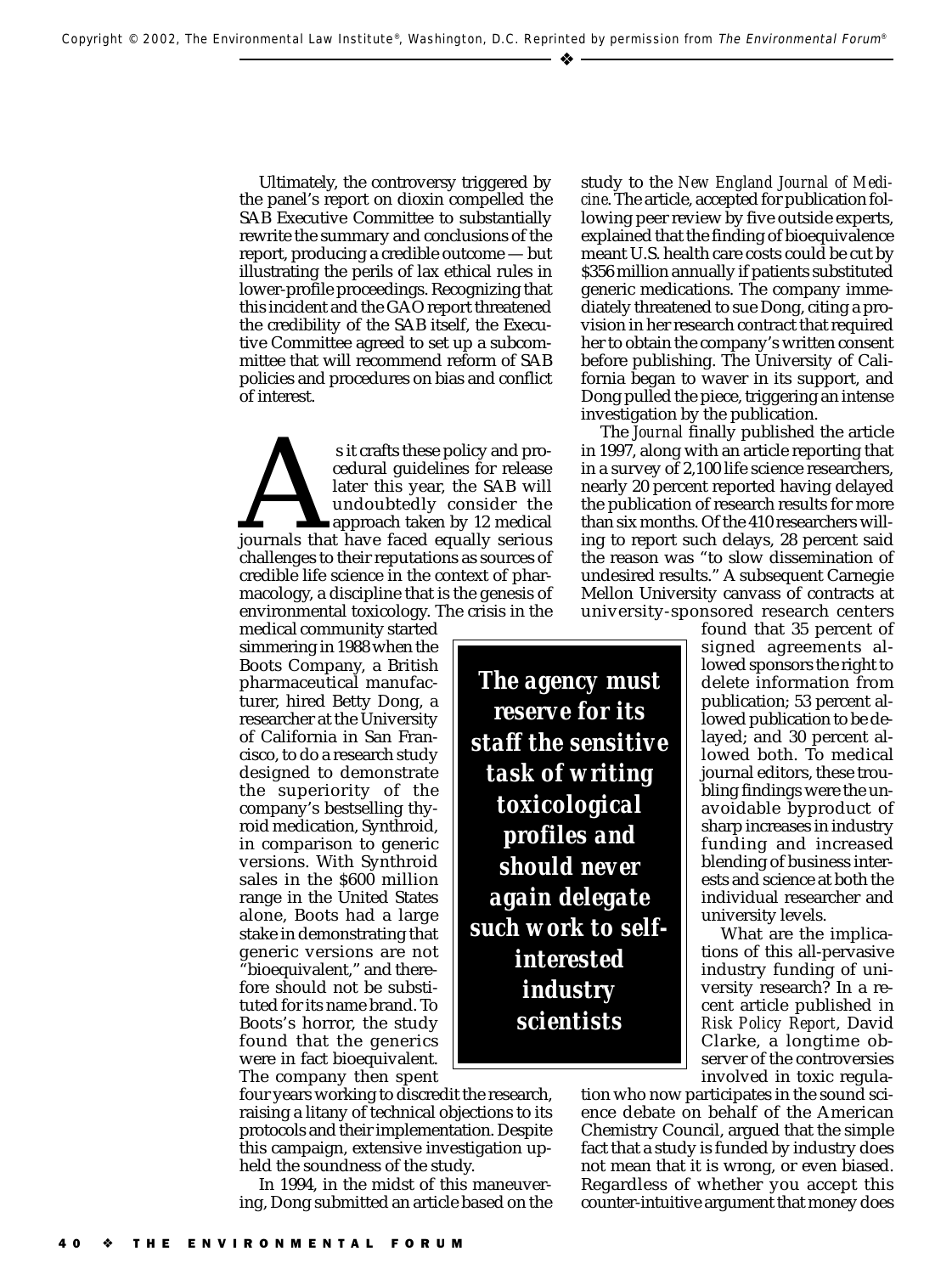not buy influence, it is certainly true that industry-sponsored research will remain the primary source of information on toxics for the foreseeable future and that effective re-

form must be premised on that fact. Empirical studies have documented the correlation between funding and results. For instance, one analysis found that 98 percent of industry-funded research reported posi-

tively on the efficacy of specific drugs, versus 79 percent of independent research. Because we cannot eliminate our dependence on such research, but suspect that funding may affect the outcome, all the other checks and balances — from disclosure of funding sources to peer review — become all the more important.

Last September, in reaction to stories and statistics like these, the editors of the world's leading medical journals announced that they would no longer "review or publish articles based on studies that are conducted under conditions that allow the sponsor to have sole control of the data or to withhold publication." The editors promised to release detailed guidelines on this prohibition, and on their intention to

require authors to disclose conflicts of interest related to a study, in early 2002. "I am not against pharmaceutical companies," Catherine DeAngelis, editor of the *Journal of the American Medical Association,* told the *Washington Post*. "What I object to is the use of my journal as an advertisement mechanism rather than a vehicle for the distribution of sound medical science.'

The journals' new policy is expected to have a profound effect on the way medical research is funded and conducted. The journals are crucial to the dissemination of pharmaceutical research among the practicing physicians who serve as purchasing agents for all prescription drug sales. Television and print advertising are poor seconds to the influence they wield. Although these same reforms are necessary in the arena of environmental research, they may prove much harder to accomplish, especially given the fundamentally different economic incen-

*EPA should establish a peer review process that eliminates panelists with actual or potential conflicts of interest and balances competing scientific views*

tives at work in investigations of the toxicological properties of common chemicals. In too many cases, chemical manufacturers have powerful incentives *not* to know whether their products are toxic; ignorance may help them sidestep liability and increased regulation. Unlike medicine, where publicizing efficacy is the quid pro quo for selling drugs, documenting the possible con-

> sequences of chemical exposure can only have a negative impact on sales. In fact, the only kind of scientific inquiry with potentially substantial financial benefits is research that exonerates chemicals — such as the two examples featured in our case studies.

> As Wong's experience with the American Chemistry Council shows, the corporate funders of investigations into chemical toxicity, like the pharmaceutical companies, impose restrictive arrangements on their grantees. Given the dearth of government funding for such basic research, and the fact that it is unlikely to bring prestige to any truly independent research institution, these restric-

tions are likely to persist in the absence of strong action by EPA and other regulatory agencies.

In the credibility of science<br>to restore the credibility of science<br>at EPA. First, the agency must fo-<br>cus on encouraging research that<br>will close the gap in our under-<br>standing of the toxicity of common chemi-<br>cals rather ix categories of reform are needed to restore the credibility of science at EPA. First, the agency must focus on encouraging research that will close the gap in our undercals, rather than spending scarce resources on efforts to exonerate chemicals with a proven track record. Second, EPA must refuse to consider, in any context, the results of research that does not satisfy the central tenets of sound science: full disclosure of underlying data and no sponsor interference with the design of the study or release of results. As with the medical journals, EPA should disclose the sponsor of the research for all the key articles it relies upon for its decisionmak-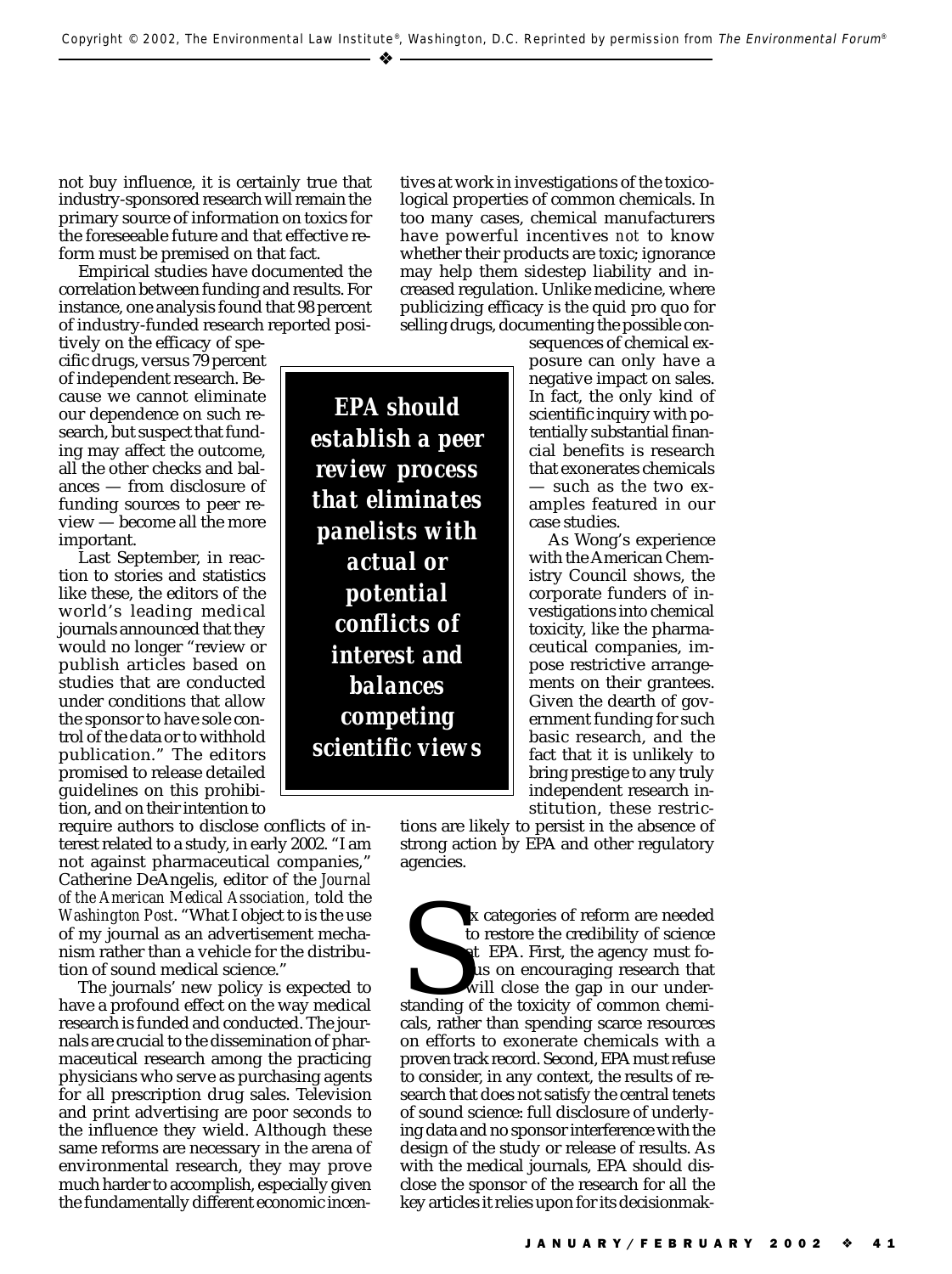ing. Third, EPA must establish a peer review process that eliminates panelists with actual or potential conflicts of interest. Given the problems reported by the medical journals, it cannot rely exclusively on peer review by others, even peer-reviewed articles that have been published. Fourth, since many scientists are biased in the sense that they have strong opinions, peer-review panels must be balanced with regards to scientific view. To achieve the crucial objective of preventing the domination of peer review by one or another self-interested constituency, EPA must conduct expanded recruitment of experts who have no conflicts and represent a full range of scientific view. Fifth, EPA must reserve for its staff the sensitive task of writing toxicological profiles and should never again delegate such work to self-interested industry scientists. Last, increased government funding for basic research would go a long way toward making the first five reforms possible.

To implement the first reform, EPA scientists should make it their overriding priority

to compile a research agenda based on such factors as the prevalence of a chemical in commerce and in the environment; the seriousness of its suspected adverse health or environmental effects; and the state of our ignorance of the chemical's toxicological properties. Once a list of priorities is developed, and the expense of further research can be estimated more accurately, the agency will be in the position to convince the executive branch and affected industries that further research is urgent.

Ending any consideration of studies that breach core principles of research ethics is the easiest reform to implement, and is most akin to the joint policy statement announced by the world's leading medical journals. In-

deed, it is hard to imagine anyone arguing the converse of this proposition: namely, that EPA staff should rely on research findings to revise regulatory requirements even when they have never seen the underlying data that supports those conclusions. This principle is particularly important in the context of studies funded by entities with a financial stake in the regulatory decisions that the studies ostensibly inform, although it should by rights apply across the board to any piece of scientific evidence offered for EPA's consideration. It is worth noting that the government gives agencies specific powers in this regard for studies that they fund. Office of Management and Budget Circular A-110 specifies that an agency is entitled to unrestricted access to grantees' records related to the award, including research data. To accomplish this reform, EPA should require that authors of studies submitted for its consideration sign comprehensive statements regarding their funding sources and the limits imposed by their research contracts. EPA should publicize the sources of funding for each major study it relies upon for its decisions.

As for the troubled peer-review process, EPA should not recruit candidates with actual or potential conflicts of interest to serve on SAB advisory committees (including subcommittees) or any other panel of scientific

*Suspending decisions until scientists tell us exactly what will happen makes no more sense than forcing people to self-insure or refusing to engage in long-term military planning* experts convened to provide EPA with advice. Conflicts of interest should encompass any financial interest that would impair the individual's objectivity, including such characteristics as stock ownership or employment by an organization with a direct financial interest in the outcome of the review, such as the award of research grants. If the prohibition on nominees with conflicts of interest makes it impossible to convene a panel consisting of members with sufficient expertise to give EPA the advice it is seeking, the administrator should waive such conflicts in written, individualized determinations subject to public review. EPA may include candidates with actual or po-

tential bias regarding the issues to be addressed by the panel, provided that the panel's overall membership is balanced. In this context, bias should encompass any predisposition resulting from professional affiliation, previous work, social relationship, or conflict of interest that could influence the